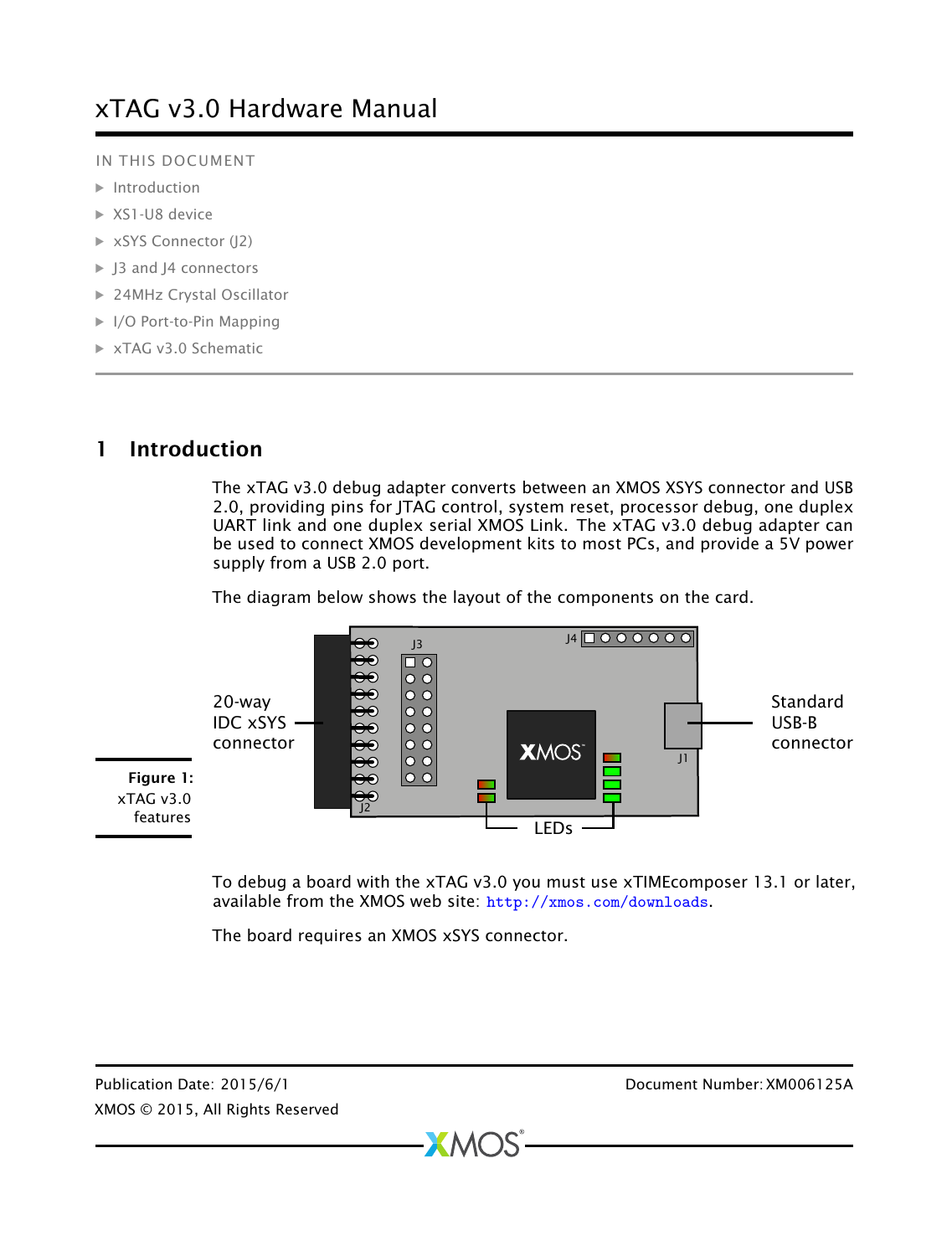### 2 XS1-U8 device

<span id="page-1-0"></span>The xTAG v3.0 is based on a single XS1-U8 device in a BGA package. The XS1-U8 consists of a single xCORE, which comprises a multicore microcontroller with tightly integrated general purpose I/O pins and 64 KBytes of on-chip RAM. The pins are brought out of the package and connected to the card's components as follows:

- $\triangleright$  USB Connector (J1) The xTAG v3.0 uses a Standard B-type micro USB connector to link to a PC. The USB connector is connected to the XS1-U8 device.
- ▶ xSYS 20-way IDC header

The processor has ports that are directly connected to the I/O pins. Six LEDs are driven by the debugger, their function (clockwise, starting from the power button on the bottom right):

| Power         | Green                                                     | The xTAG is powered on                                                                                              |  |  |
|---------------|-----------------------------------------------------------|---------------------------------------------------------------------------------------------------------------------|--|--|
| Run           | Green                                                     | Target is running                                                                                                   |  |  |
|               | Red                                                       | Target is in debug mode and stopped                                                                                 |  |  |
| <b>Status</b> | Green                                                     | Target stop reason is expected e.g. breakpoint,<br>print message                                                    |  |  |
|               | Red                                                       | Target stop reason is unexpected e.g. exception                                                                     |  |  |
| Target        | Green                                                     | Target device is detected after a Run Configuration<br>or Debug Configuration is used (xrun or xgdb)<br>command)    |  |  |
|               | Red                                                       | Target device is not detected after a Run<br>Configuration or Debug Configuration is used<br>(xrun or xgdb command) |  |  |
| <b>xSCOPE</b> | Green Flashing<br>Off                                     | xSCOPE is enabled<br>No xSCOPE                                                                                      |  |  |
|               |                                                           |                                                                                                                     |  |  |
| JTAG          | There is JTAG activity with the target happening<br>Green |                                                                                                                     |  |  |
|               | Off                                                       | No JTAG                                                                                                             |  |  |

### 3 xSYS Connector (J2)

<span id="page-1-1"></span>The xTAG v3.0 includes an xSYS 20-way IDC header, which can be used to connect it to an XMOS development board for debugging programs on the hardware.

The xSYS connector provides pins for JTAG control, system reset, processor debug, a duplex UART link and a 2-bit serial xCONNECT Link.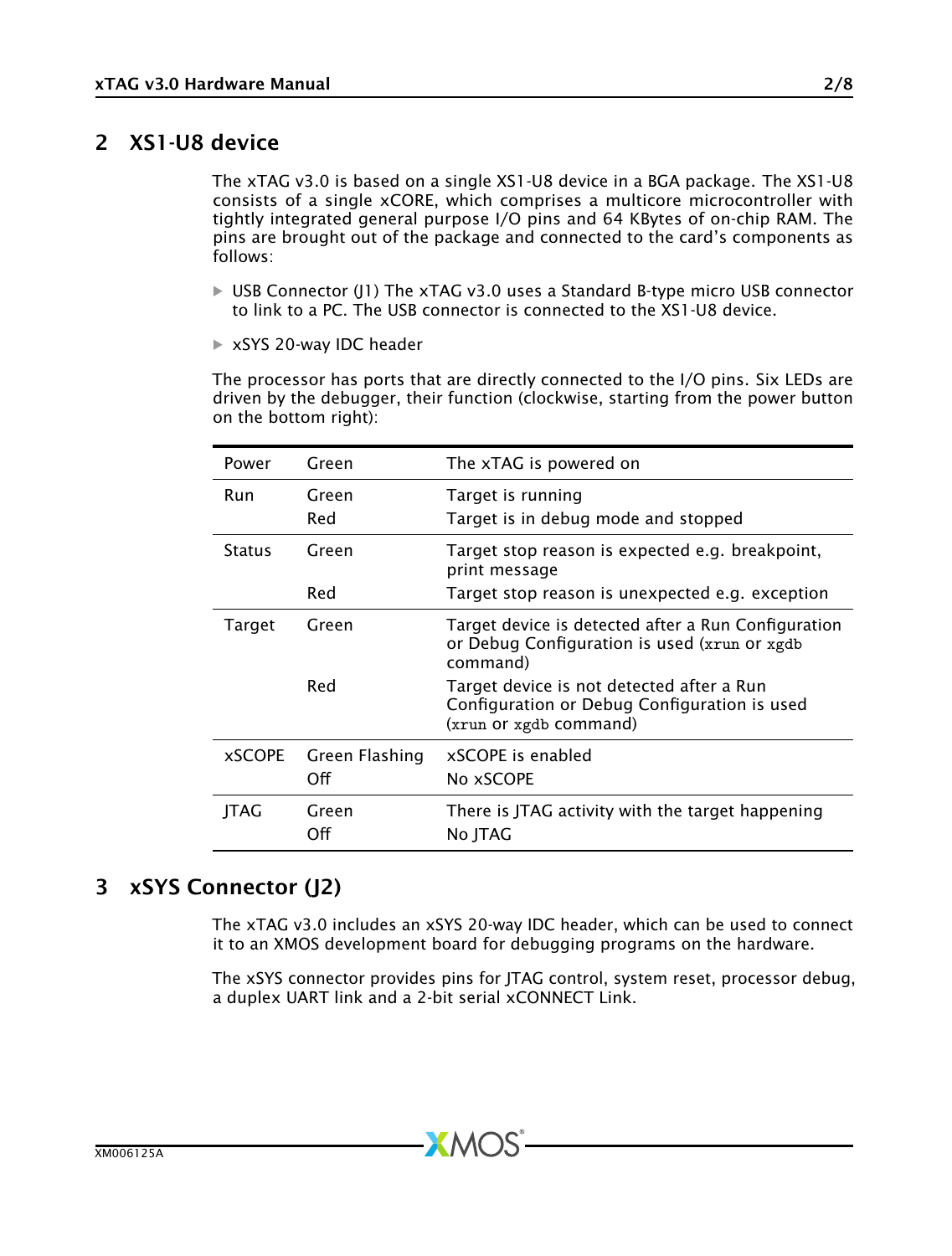| Pin | Signal       | <b>Direction</b>      | <b>Description</b>                 |
|-----|--------------|-----------------------|------------------------------------|
| 1   | 5V           | <b>Target to Host</b> | Power                              |
| 2   | <b>NC</b>    | N/A                   | No connection                      |
| 3   | <b>MSEL</b>  | <b>Host to Target</b> | Select boot from JTAG - Active Low |
| 4   | <b>GND</b>   | N/A                   | Ground                             |
| 5   | <b>TDSRC</b> | Host to Target        | <b>ITAG Test Data</b>              |
| 6   | XL1_UP1      | <b>Target to Host</b> | <b>xCONNECT Link</b>               |
| 7   | <b>TMS</b>   | <b>Host to Target</b> | JTAG Test Mode Select              |
| 8   | <b>GND</b>   | N/A                   | Ground                             |
| 9   | <b>TCK</b>   | <b>Host to Target</b> | <b>JTAG Test Clock</b>             |
| 10  | XL1_UP0      | <b>Target to Host</b> | <b>xCONNECT Link</b>               |
| 11  | <b>DEBUG</b> | <b>Bidirectional</b>  | Debug                              |
| 12  | <b>GND</b>   | N/A                   | Ground                             |
| 13  | <b>TDSNK</b> | <b>Target to Host</b> | <b>ITAG Test Data</b>              |
| 14  | XL1_DN0      | Host to Target        | <b>xCONNECT Link</b>               |
| 15  | RST_N        | <b>Host to Target</b> | System Reset - Active Low          |
| 16  | <b>GND</b>   | N/A                   | Ground                             |
| 17  | UART_RX      | Host to Target        | <b>Serial Port</b>                 |
| 18  | XL1_DN1      | <b>Host to Target</b> | <b>xCONNECT Link</b>               |
| 19  | UART_TX      | Target to Host        | Serial Port                        |
| 20  | <b>GND</b>   | N/A                   | Ground                             |

The routing of these I/O pins along with the power pins is shown below.

**XMOS** 

#### 3.1 xCONNECT Link configuration

Some of the I/O pins on the processor are configured as a duplex 2-bit serial xCONNECT Link. The mapping of xCONNECT Link to the pins is shown in the table below: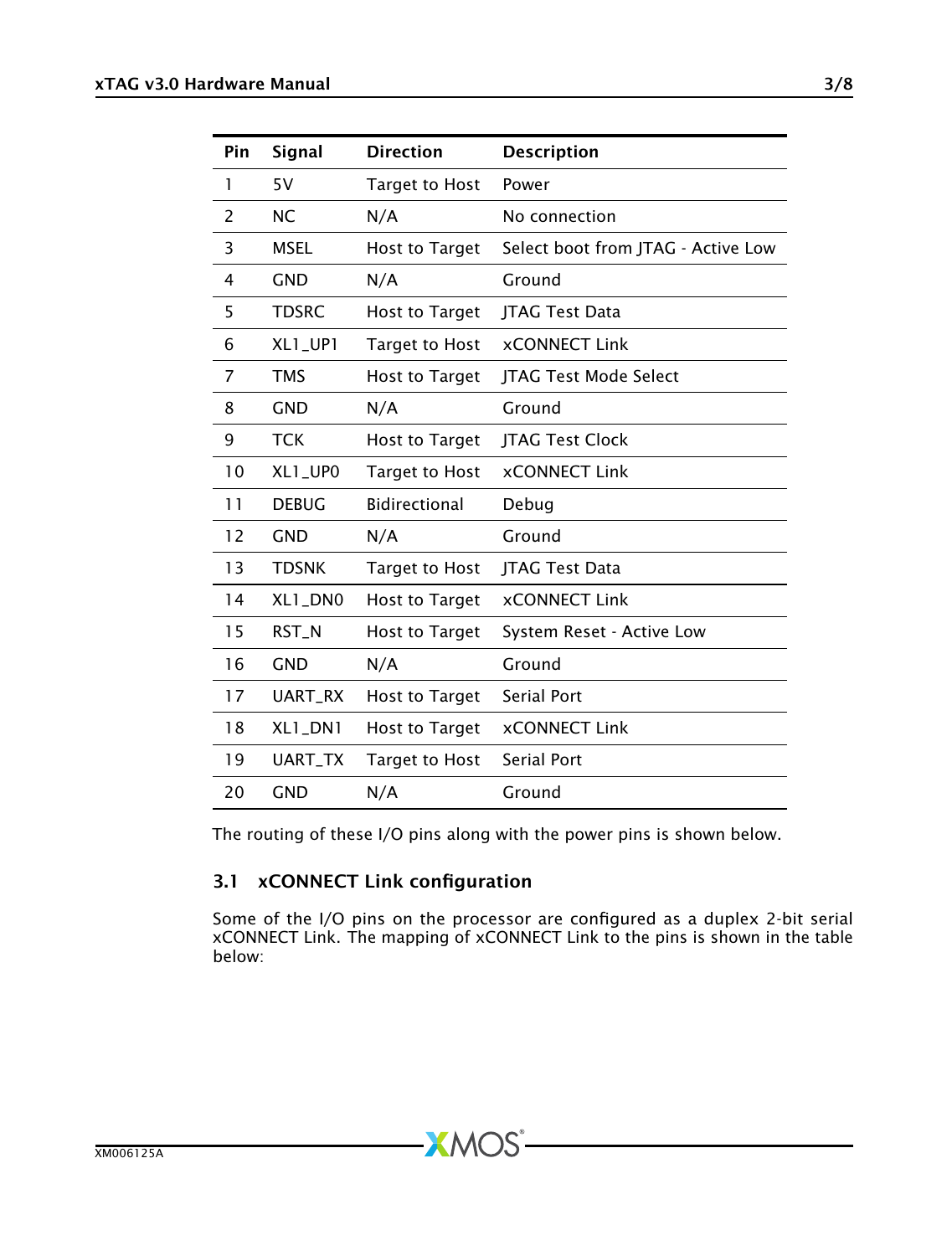

| Pin | <b>xCONNECT Link</b> |
|-----|----------------------|
|     | XOD52 XL1 UP1        |
|     | XOD53 XL1 UPO        |
|     | X0D54 XL1 DN0        |
|     | X0D55 XL1 DN1        |

#### 3.2 JTAG Configuration

Some of the I/O pins on the microcontroller are driven by the JTAG signals. The mapping of the signals to the pins is shown in the table below:

| Pin   | Port             | <b>Processor</b> |
|-------|------------------|------------------|
| X0D11 | P1D <sub>0</sub> | <b>TDSRC</b>     |
| X0D13 | P1F0             | <b>TDSNK</b>     |
| X0D22 | P1 G0            | <b>TMS</b>       |
| X0D10 | P1C0             | тск              |
| X0D70 | P32A19           | <b>MSEL</b>      |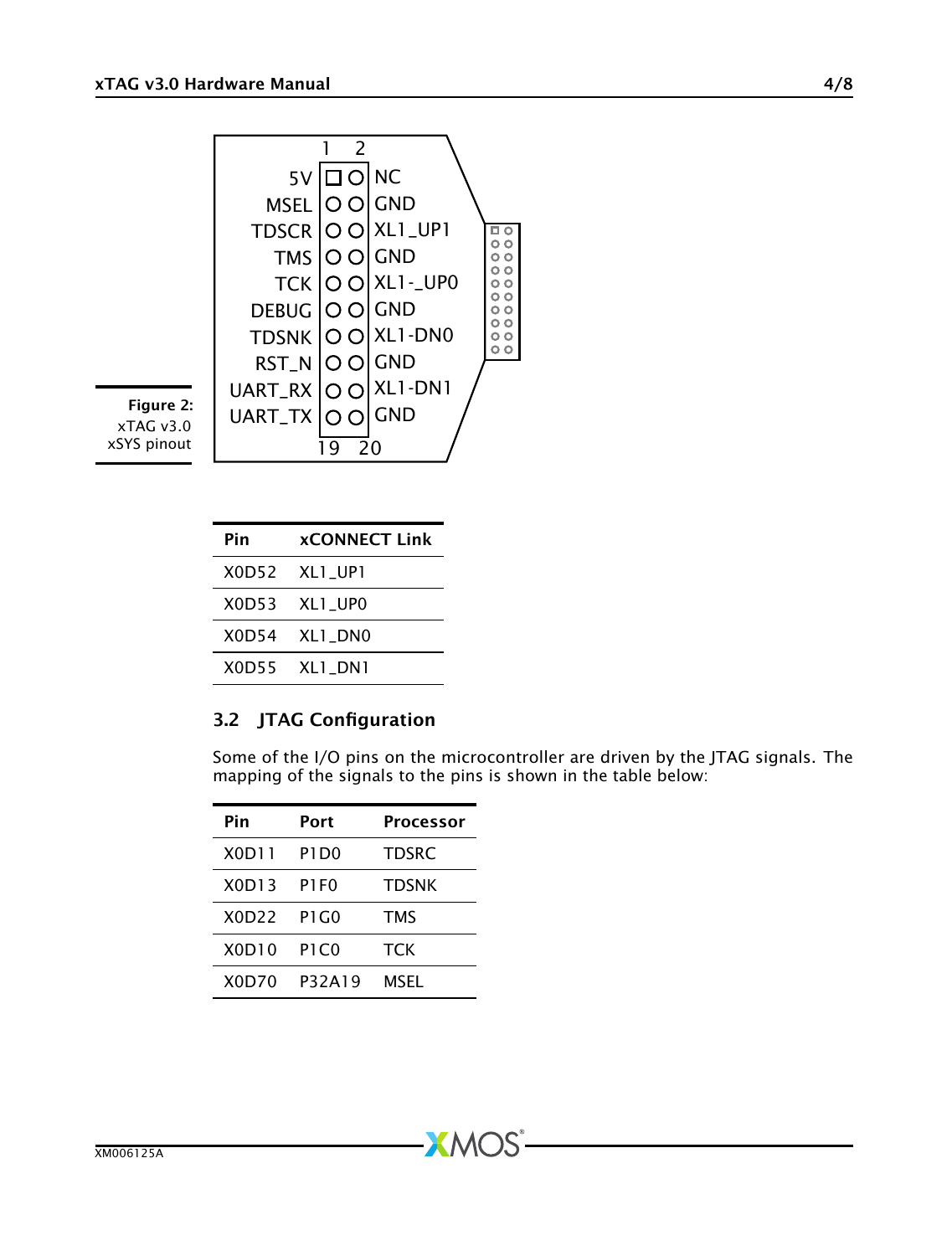#### 3.3 System Reset

The system reset signal is mapped to a 1-bit port on the processor as described below. It is used as an output to reset the target processor from the debugger

| Pin                            | Port  | Processor |
|--------------------------------|-------|-----------|
| X <sub>0</sub> D <sub>50</sub> | P32A1 | RST N     |

# 4 J3 and J4 connectors

<span id="page-4-1"></span><span id="page-4-0"></span>The xTAG v3.0 has two additional connectors. These are reserved for future use.

# 5 24MHz Crystal Oscillator

The XS1-U8 is clocked at 24MHz by a crystal oscillator on the card. The processor is clocked at 500MHz and the I/O ports at 100MHz, by an on-chip phase locked loop (PLL).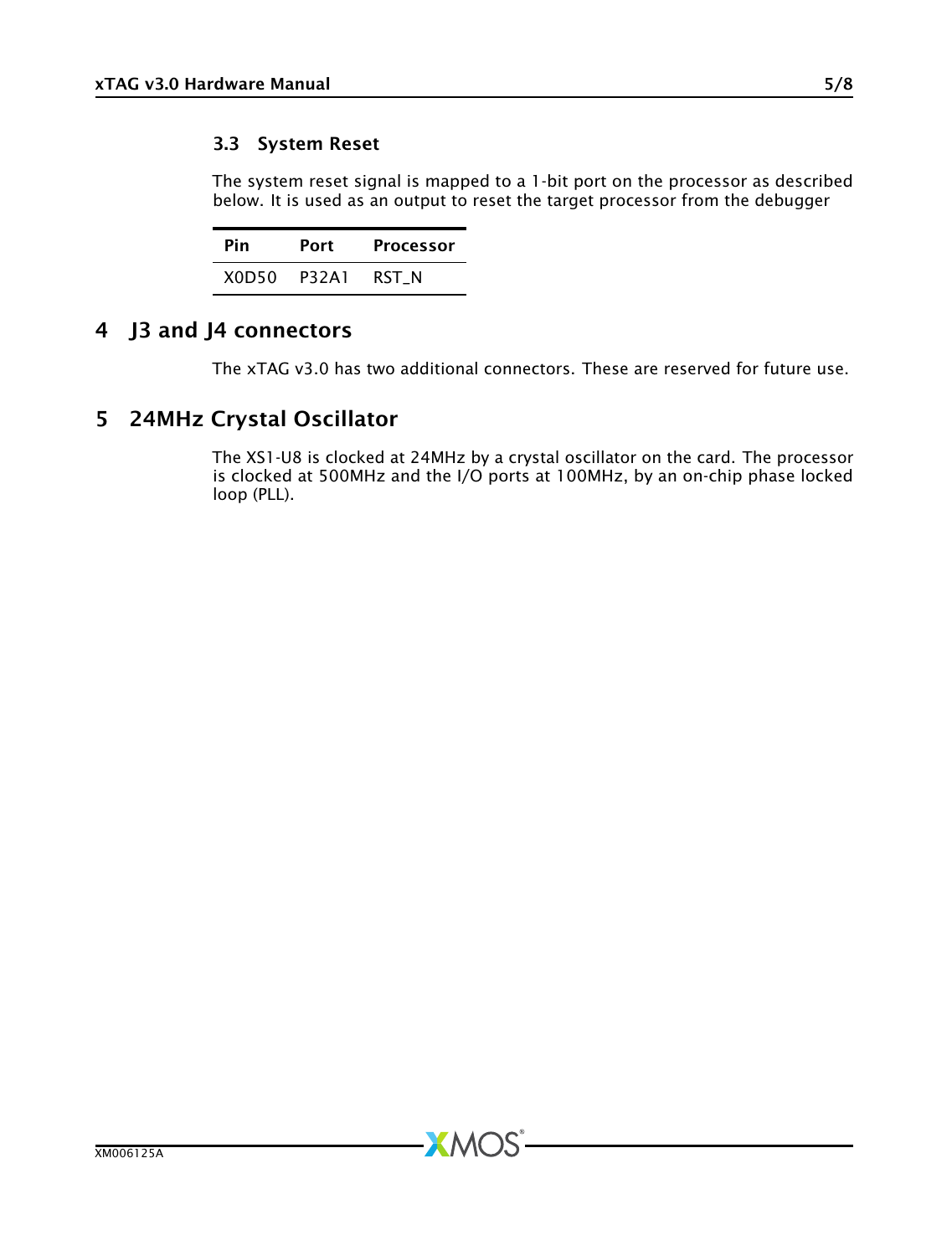# 6 I/O Port-to-Pin Mapping

<span id="page-5-0"></span>The table below provides a full description of the port-to-pin mappings described throughout this document.

| Pin                           | Port                          |             |                 | Processor    |
|-------------------------------|-------------------------------|-------------|-----------------|--------------|
|                               | 1b                            | 8b          | 32 <sub>b</sub> |              |
| X <sub>0</sub> D <sub>0</sub> | <b>P1A0</b>                   |             |                 | UART_UP      |
| X0D10                         | P <sub>1</sub> C <sub>0</sub> |             |                 | <b>TCK</b>   |
| X0D11                         | P <sub>1</sub> D <sub>0</sub> |             |                 | <b>TDSRC</b> |
| X0D12                         | P1E0                          |             |                 |              |
| X0D13                         | P <sub>1F0</sub>              |             |                 | <b>TDSNK</b> |
| X0D14                         |                               | <b>P8B0</b> |                 | LED          |
| X0D15                         |                               | <b>P8B1</b> |                 | LED          |
| X0D16                         |                               | <b>P8B2</b> |                 | LED          |
| X0D17                         |                               | <b>P8B3</b> |                 | LED          |
| X0D18                         |                               | <b>P8B4</b> |                 | LED          |
| X0D19                         |                               | <b>P8B5</b> |                 | LED          |
| X0D20                         |                               | <b>P8B6</b> |                 | LED          |
| X0D21                         |                               | <b>P8B7</b> |                 | LED          |
| X0D22                         | P <sub>1</sub> G <sub>0</sub> |             |                 | <b>TMS</b>   |
| X0D50                         |                               |             | <b>P32A1</b>    | RST_N        |
| X0D51                         |                               |             | P32A2           | <b>DBG</b>   |
| X0D52                         |                               |             | P32A3           | XL1_UP1      |
| X0D53                         |                               |             | P32A4           | XL1_UP0      |
| <b>X0D54</b>                  |                               |             | <b>P32A5</b>    | XL1_DN0      |
| <b>X0D55</b>                  |                               |             | P32A6           | XL1_DN1      |
| X0D69                         |                               |             | P32A19          | UART_DN      |
| X0D70                         |                               |             | P32A20          | <b>MSEL</b>  |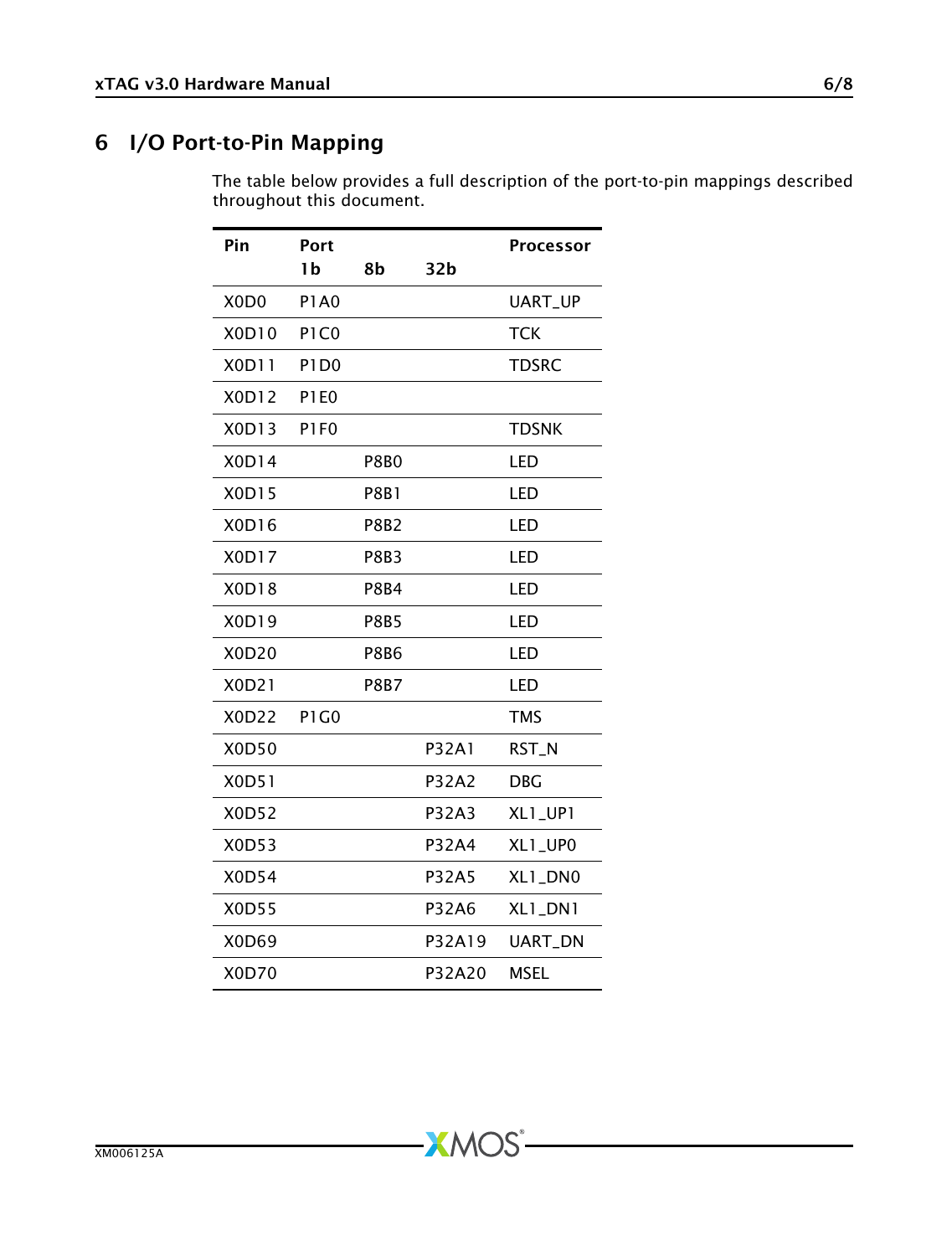# 7 xTAG v3.0 Schematic

<span id="page-6-0"></span>

**XMOS** 

Figure 3: xTAG v3.0 schematic